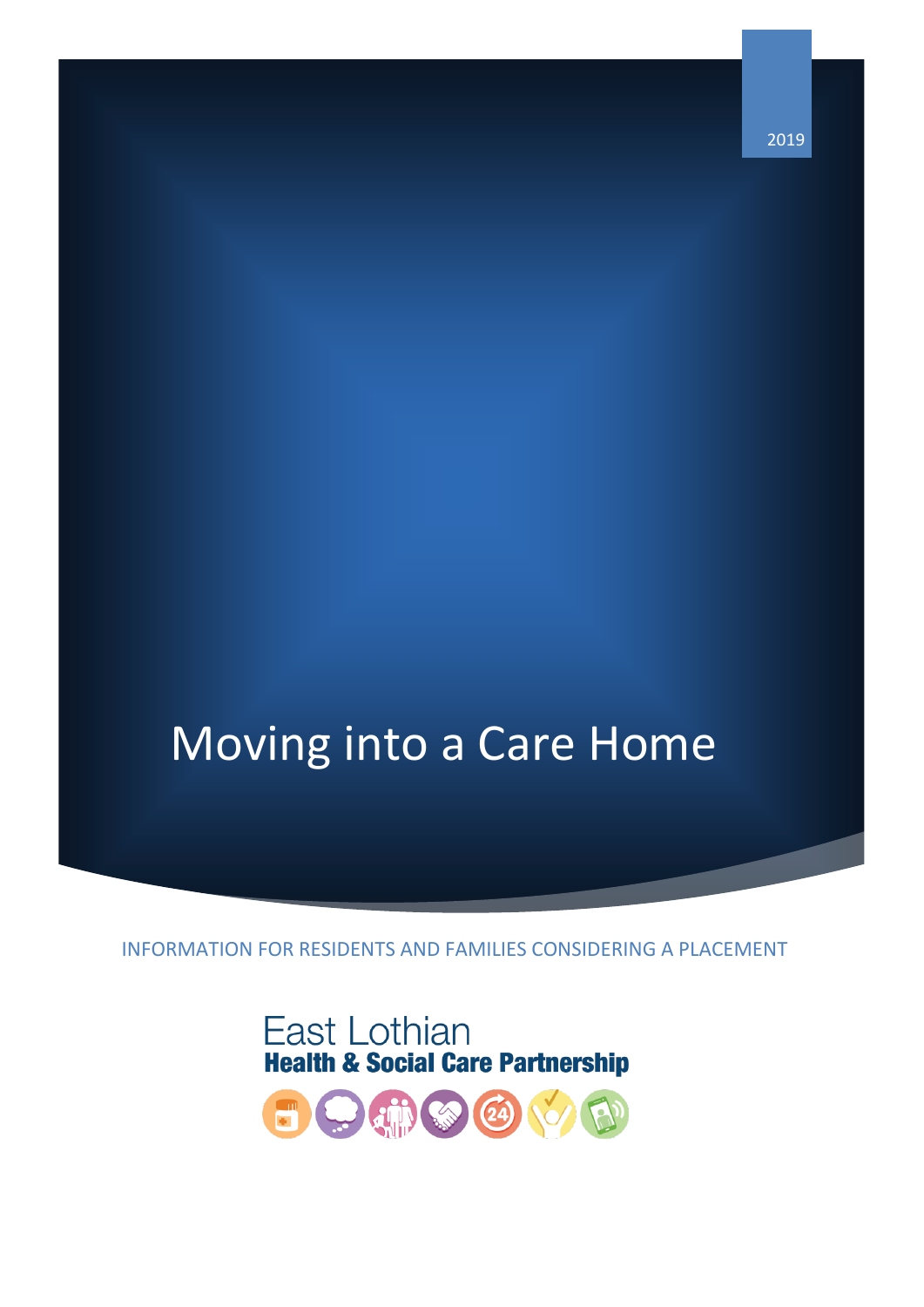## **Contents**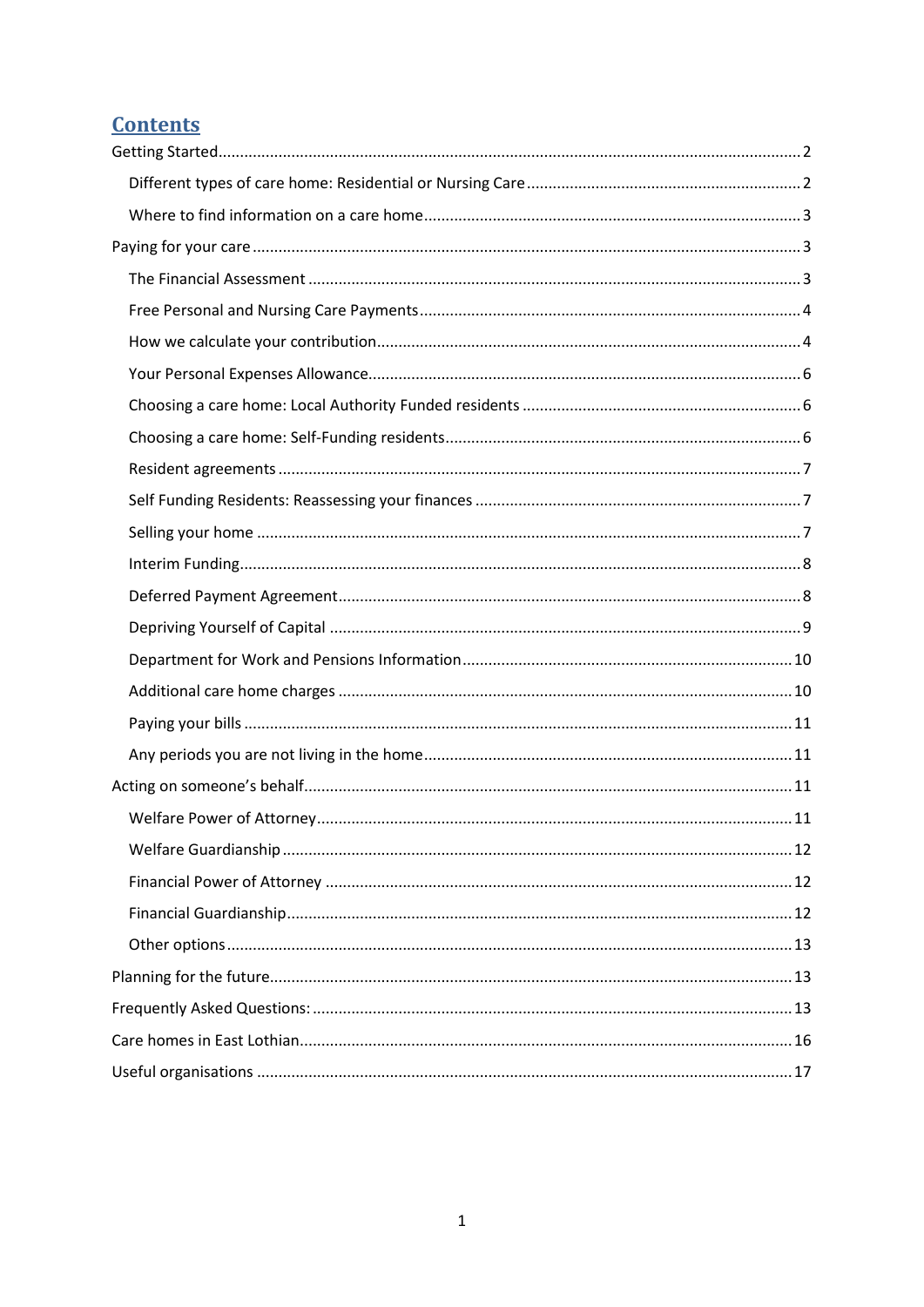East Lothian Health and Social Care Partnership offer a range of services to support people with a variety of different needs. For some people, it may be that a move to a care home is the most suitable and appropriate way of providing them with the support they require in a safe, caring and dignified way.

#### <span id="page-2-0"></span>**Getting Started**

#### <span id="page-2-1"></span>**Different types of care home: Residential or Nursing Care**

Nursing homes and residential homes provide different levels of care based on resident's level of need. Residential homes provide care for people who are more able, while nursing homes provide care to residents with more complex needs.

Both residential and nursing homes provide assistance with personal care on a 24-hour basis, including help with washing, dressing, toileting, medication and mobility. They also provide help with eating, drinking, communication, and provide a range of social activities of your choice.

Residential homes can provide low levels of nursing support, for example administering medication via injection, or managing complex dressings. However, they generally do not to employ nursing staff. If nursing support is required, local NHS services are usually called in to carry out these tasks.

Nursing homes, however, employ nursing staff to enable them to provide medical care for people with a higher level of need. These homes are more suitable for individuals who have an illness or condition that requires frequent medical attention. They also have a range of specialist equipment available for moving and handling for those with serious mobility issues, or who are unable to get out of bed.

To determine the type of home that will best suit you, your social worker will carry out an assessment of your needs, and allow you, and your family, the chance to discuss the options available to you.

To arrange an assessment, you, or a family member can call **01875 824 309**

Trial visits to a care home can be arranged, allowing you to see if a care home environment is right for you.

Trial visits also allow the home manager to decide whether they are able to meet your needs. When assessing a new resident, the home manager must ensure they can meet the needs of all residents in the home and consider this before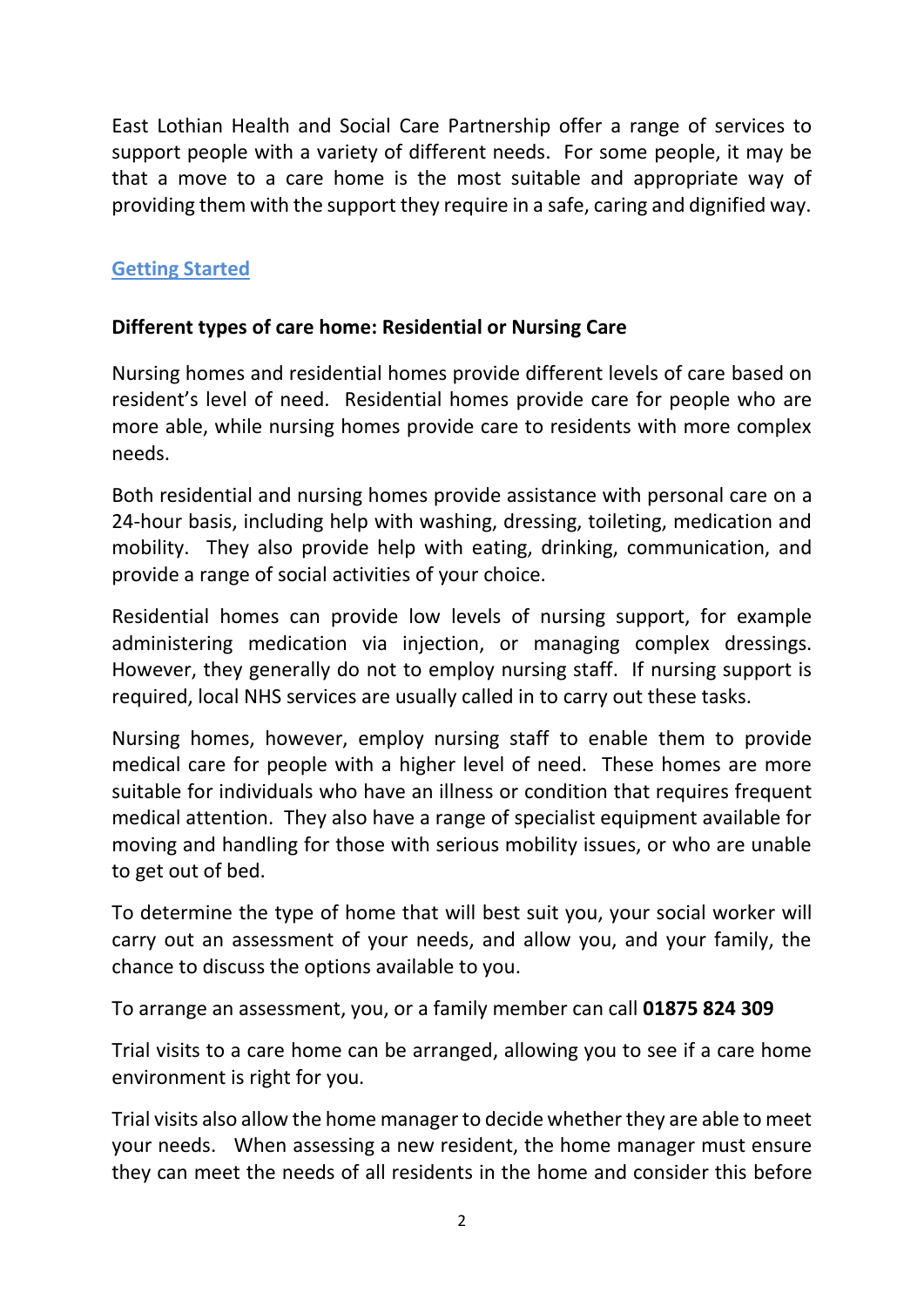accepting any new residents. The final decision as to who is accepted into a care home lies with the home manager.

#### <span id="page-3-0"></span>**Where to find information on a care home**

All care homes are registered with the Care Inspectorate. The Care Inspectorate regularly monitors and grades the quality of care provided by the homes.

You can look at a care home's Inspection report on the Care Inspectorate website. Inspection reports provide information on what the home does well, and what may require improvement.

The Care Inspectorate uses the *Health and Social Care Standards* to grade a care home's performance. The standards outline what people should expect when using health and social care services.

They aim to ensure that services provide better outcomes for everyone, ensure that people are treated with respect and dignity, and ensure that basic human rights are upheld.

For more information, visit the Care Inspectorate website at [www.careinspectorate.com](http://www.careinspectorate.com/)

#### <span id="page-3-1"></span>**Paying for your care**

#### <span id="page-3-2"></span>**The Financial Assessment**

If you are entering a care home, you will have to contribute towards your fees. In order to calculate your contribution we will ask you to fill in a financial assessment form. You can ask someone else to fill in the form but you, your Attorney or Financial Guardian will need to sign it to confirm the information is accurate.

Your contribution will be based on:

- your income
- any property you own
- any savings and investments you have
- how much capital you have
- the care home you choose

When completing the form, you will need to provide us with copies of: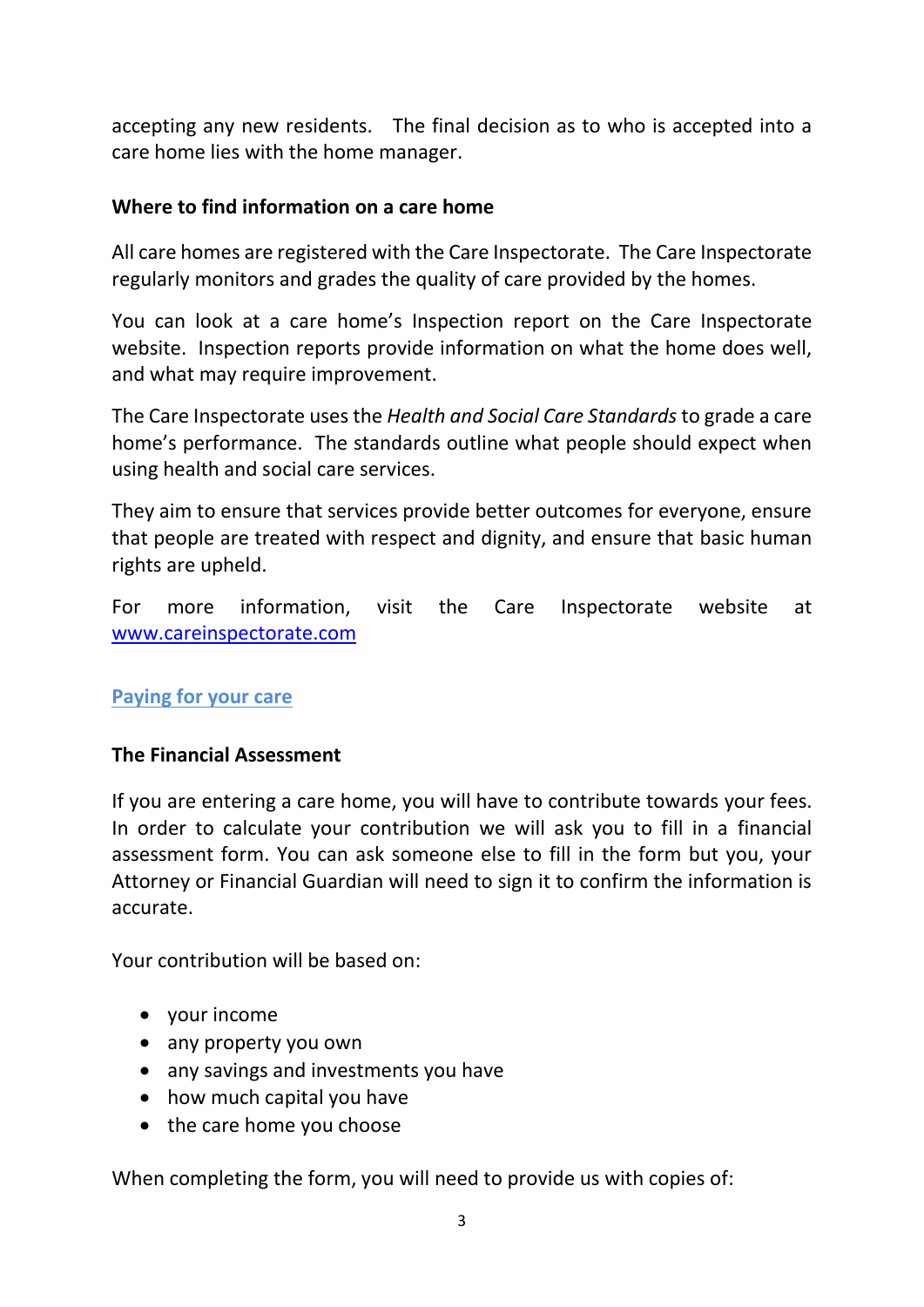- bank and building society statements
- $\bullet$  evidence of any, income, capital or investments
- the terms and conditions of any trusts
- Documents about any Power of Attorney or Financial Guardian.

We will review your charges every year to include any increases in costs or any changes to your income or savings.

If you decide not to fill in the form, you will be charged the full cost of your care less any Free Personal and/or Nursing Care payments.

#### <span id="page-4-0"></span>**Free Personal and Nursing Care Payments**

If the Local Authority assesses you as needing to live in a care home, and you live in Scotland, you are entitled to receive a weekly payment from the Scottish Government towards your care fees. This is called the Free Personal and/or Nursing Care payment.

Free Personal and/or Nursing Care payments will only begin from the date of your social work assessment.

The amount you will receive is as follows:

| <b>Your Care Home Type</b> | <b>Amount Received</b> |
|----------------------------|------------------------|
| <b>Residential Home</b>    | £177                   |
| <b>Nursing Home</b>        | £257                   |

The Health and Social care Partnership will pay this to the care home and not directly to you. This amount will be deducted off the final cost of your weekly placement.

#### <span id="page-4-1"></span>**How we calculate your contribution**

Using the information you have provided in the financial assessment form, we will assess what you are required to pay by measuring where your savings, investments, and any property you own, sits on thresholds that are agreed nationally.

The thresholds help to determine if you will be **Local Authority Funded** or **Self-Funding.**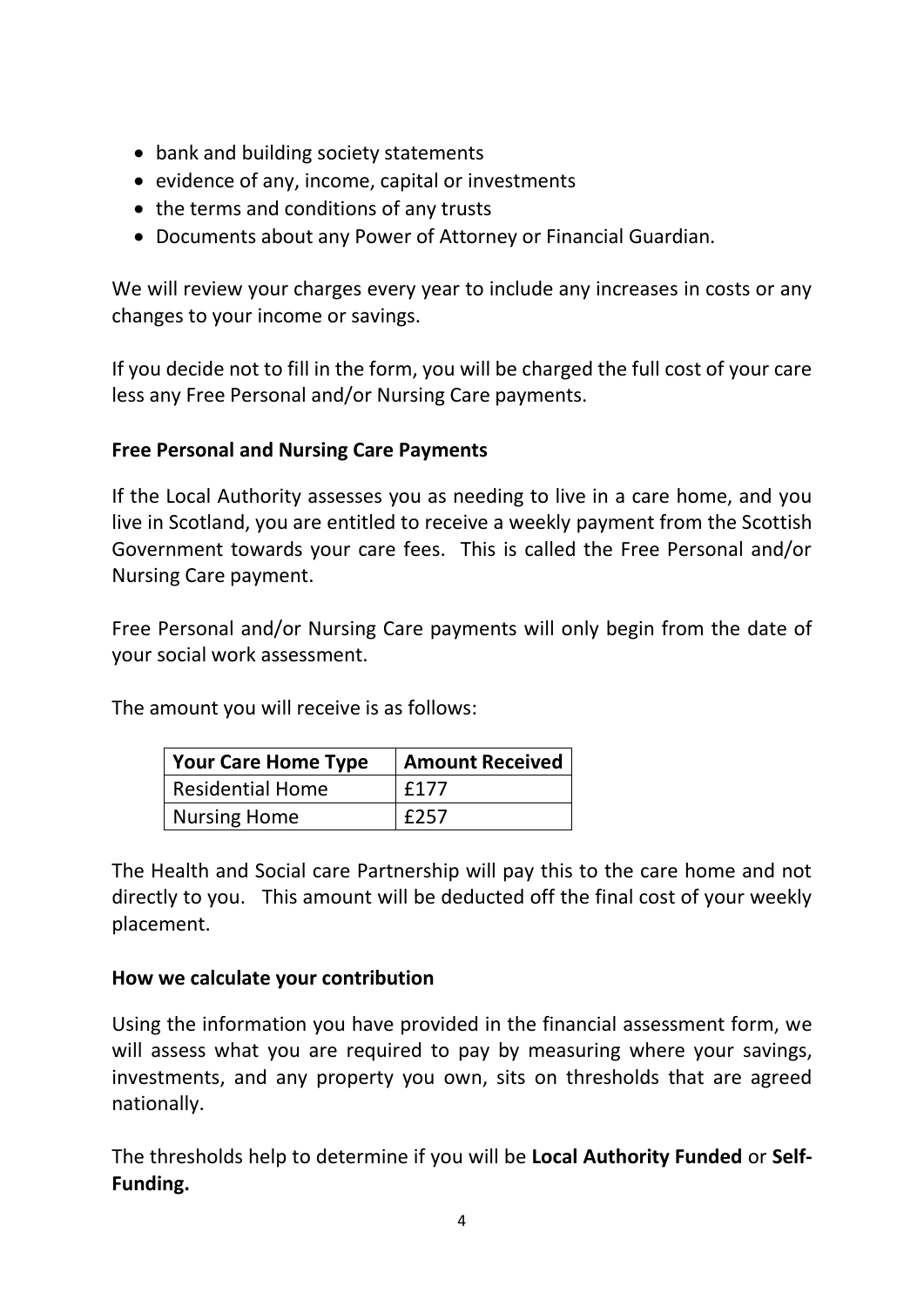**Local Authority funded** means that the Health & Social Care Partnership will fund your placement minus your assessed personal contribution.

**Self-funding** means that the Local Authority will only pay your Free Personal and/or Nursing Care Payment towards your placement.

| <b>Your Savings</b> | you<br>Do | own | <b>Funding Type</b>                                                                                                                                                          |
|---------------------|-----------|-----|------------------------------------------------------------------------------------------------------------------------------------------------------------------------------|
|                     | property  |     |                                                                                                                                                                              |
| <b>Below</b>        | <b>No</b> |     | You will be Local Authority Funded and will                                                                                                                                  |
| £17,500             |           |     | contribute all your weekly income except                                                                                                                                     |
|                     |           |     | your personal allowance of £27.75 a week.                                                                                                                                    |
| <b>Between</b>      | <b>No</b> |     | You will be Local Authority Funded and will                                                                                                                                  |
| £17,500 and         |           |     | contribute all your weekly income except                                                                                                                                     |
| £28,000             |           |     | your personal allowance of £27.75 a week.                                                                                                                                    |
|                     |           |     | You will also pay £1 a week extra for every<br>£250 or part of £250 you have between<br>£17,500 and £28,000. The amount you pay<br>will reduce as your savings reduce.       |
|                     |           |     | When your savings reach £17,500 you will no<br>longer pay a weekly charge from your<br>savings but you will still pay a contribution<br>from your income.                    |
| Over £28,000        | Yes       |     | You will be <b>Self Funding</b> if you have capital,<br>including property, which in total are above<br>the upper threshold.                                                 |
|                     |           |     | You will receive your Free Personal and/or<br>Nursing Care payment towards the cost of<br>your care. You will be responsible for any<br>remaining fees due to the care home. |

The thresholds change yearly and are outlined below.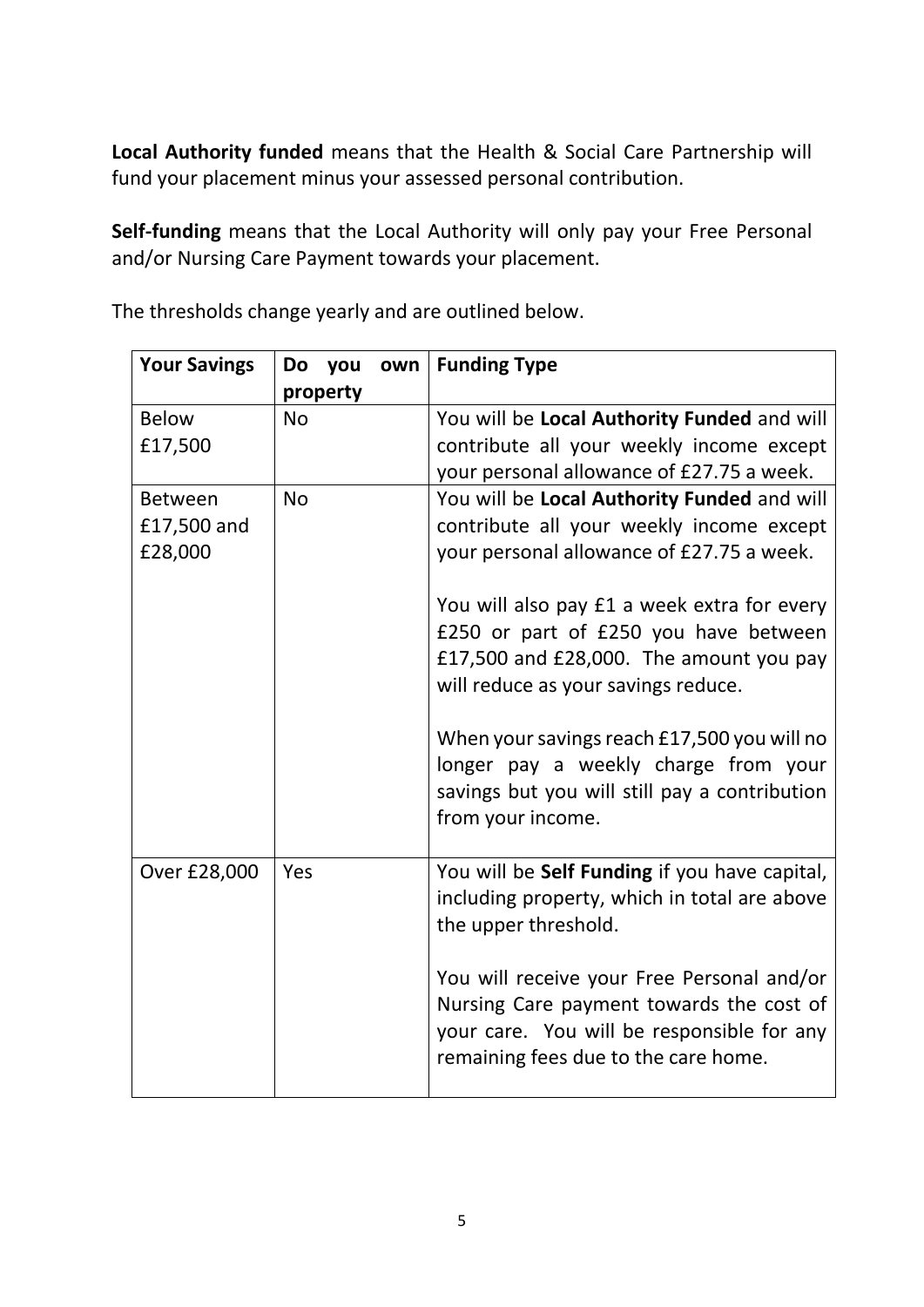#### <span id="page-6-0"></span>**Your Personal Expenses Allowance**

When the Local Authority calculates your contribution, they will deduct an amount known as the Personal Expenses Allowance which you will keep to use towards your weekly living costs.

The Personal Expenses Allowance increases yearly based on average earnings and is set by the Scottish Government. In 2019/20 this amount is £27.75.

#### <span id="page-6-1"></span>**Choosing a care home: Local Authority Funded residents**

People who are Local Authority Funded can choose a care home from a list of the providers who accept our standard rates. The majority of care homes in East Lothian accept the standard rates, although some private homes only accept self-funding residents. You can also choose to look at care homes outside of East Lothian if you wish.

You can choose a more expensive care home than if you wish but you will need someone other than yourself who is willing to pay the extra costs (also known as a top-up). The person willing to pay the extra costs will need to sign a written agreement confirming this, and be willing to do this for the duration of your stay at the home.

Once you have chosen your home, the Local Authority will pay the care home the standard rate including your Free Personal and/or Nursing Care payment. You will pay the home directly for any contribution you are assessed as being required to make.

#### <span id="page-6-2"></span>**Choosing a care home: Self-Funding residents**

People who are Self-Funding can choose any care home want to go to. However, you should be aware of the following:

- You should check the cost of the care home before accepting a place to ensure that you can afford to move there. Rates can vary between homes.
- You will need to work out how long you will be able to afford to stay in the home. Some homes need you to prove that you have enough money to cover the care fees for three to five years
- The Local Authority will pay any free personal and/or nursing care contributions to the care home.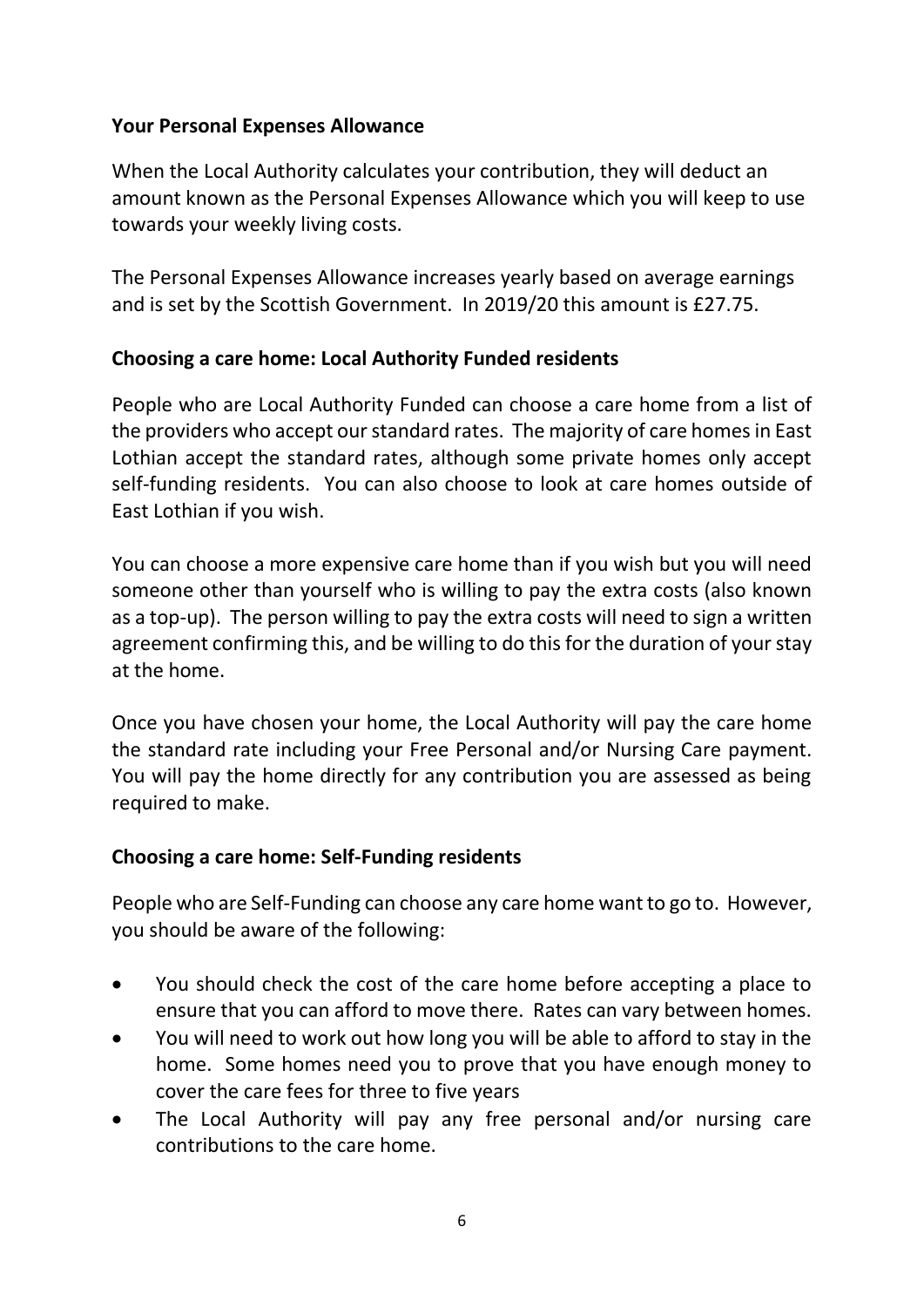#### <span id="page-7-0"></span>**Resident agreements**

Prior to a placement starting, your chosen care home will provide you with a Residents Agreement.

The agreement will outline:

- the aims and objectives of the service
- information on your accommodation
- what care you can expect to be provided with
- the terms and conditions set out between yourself and the home
- how to pay your fees
- periods of notice
- any extra services not covered by the agreed fee

#### <span id="page-7-1"></span>**Self Funding Residents: Reassessing your finances**

If you are a self-funding resident and the total value of your savings and investments approaches £28,000 you must ask the Local Authority for a financial review in order for us to consider you for Local Authority Funding, and therefore help towards your care home fees.

At the financial review will ask you for evidence of all the capital you held at the date of your admission to care, the income you have received since being in care, and all the care fees paid. We will also ask for details of personal expenditure.

From the date we determine that you are eligible for help with funding, we will calculate your weekly contribution based on your income and savings and we will pay the balance of the fees up to our standard rate.

If you are in a more expensive home that does not accept our standard rate, you will need someone who is willing to pay the extra costs for as long as you are there. In some circumstances, you may have to move to a different home.

#### <span id="page-7-2"></span>**Selling your home**

If you need to sell your home and have savings of less than £28,000, the Local Authority can contribute towards the cost of your fees for up to 12 weeks or until you sell your home, whichever is sooner. You will not have to repay the fees paid by the Local Authority in this period.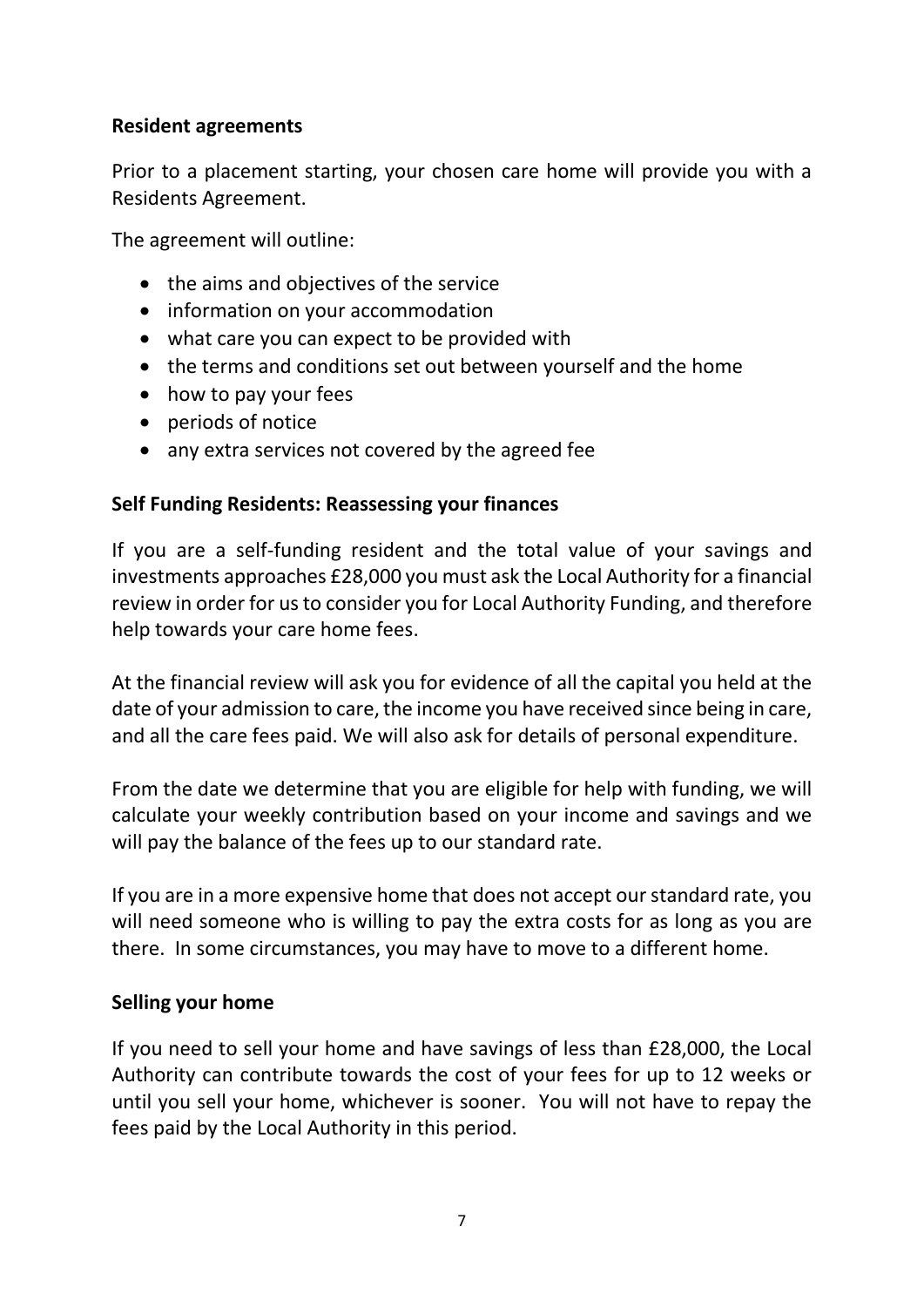After the 12 week period you will be due to pay the full cost of your care home placement, even if your home has not been sold. You will continue to receive your Free Personal and Nursing Care Payment however.

#### <span id="page-8-0"></span>**Interim Funding**

If you have been unable to sell your home in the 12 week period and your savings fall below £3,000, you may be able to apply for Interim Funding. This is a short-term loan from the Local Authority to fund part of your care costs until your property is sold.

To be considered for Interim Funding your property must be on the market for sale, you must be the legal owner of the property and the Partnership must be satisfied that the property is suitable for lending purposes.

We will also place a Charging Order on the property as security for the loan and you will be responsible for the legal costs associated with this.

During Interim Funding, you will pay an assessed contribution towards your care based on your income and savings. The Partnership will pay the balance of the fees up to our standard rate. If the care home charges more than our standard rate, you will have to make your own arrangement with the care home to meet the extra costs.

The Interim Funding loan will be repaid from the sale of your property or from your Estate.

#### <span id="page-8-1"></span>**Deferred Payment Agreement**

If you do not wish to sell your property immediately and your savings are below £17,500, you may be able to apply for a loan from the Local Authority to fund part of your care costs. This is known as a Deferred Payment Agreement. The money loaned to you will be repaid from the eventual sale of your property or from your estate.

To be considered for this:

- You must make an application to us in writing through your solicitor
- You must be the legal owner of the property
- The local authority must be satisfied that the property is suitable for lending purposes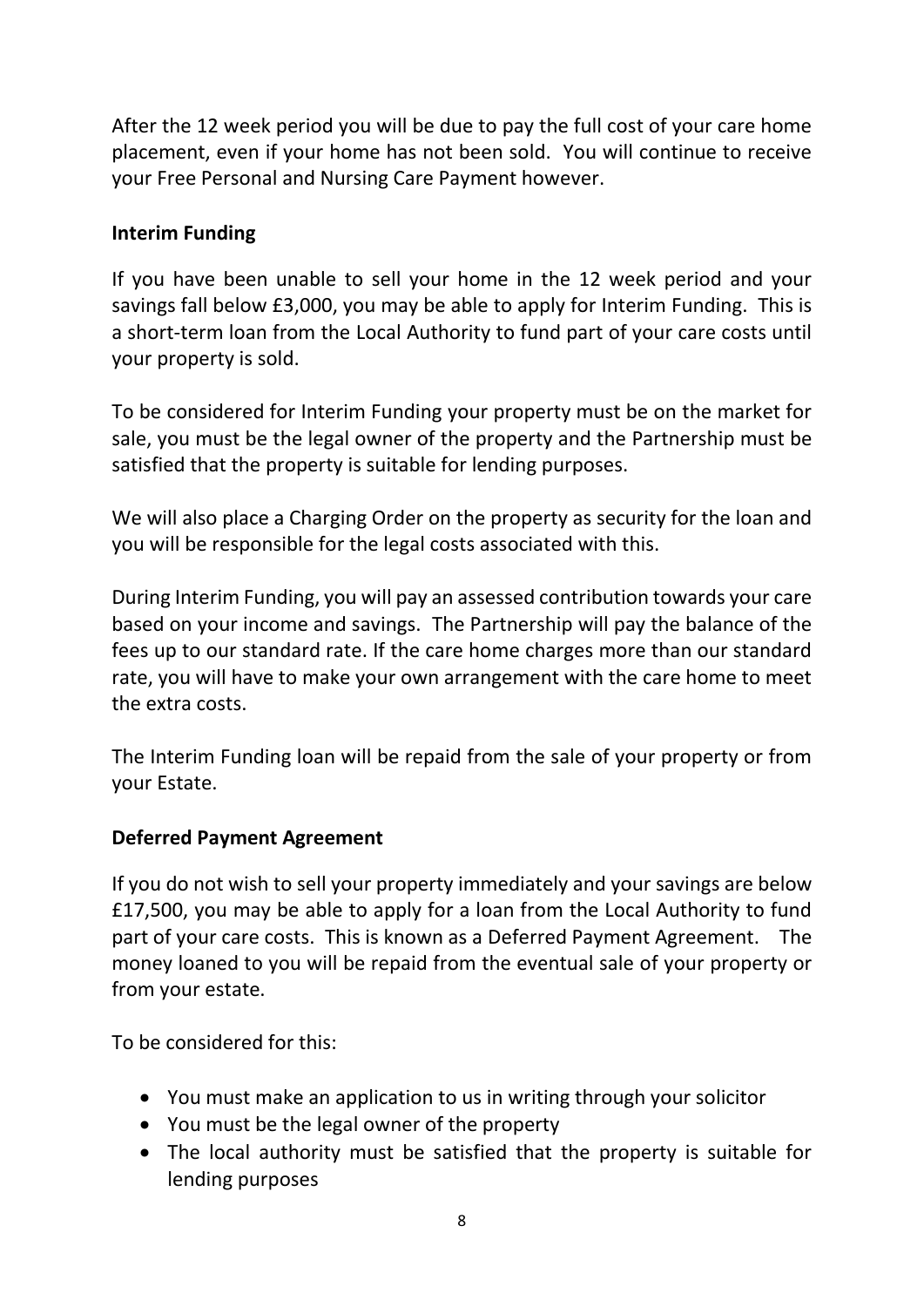- You must provide us with a survey of the property (mortgage valuation)
- You must arrange for your solicitor to set up a legal agreement called a Standard Security
- You must pay the legal costs associated with this.

During the Deferred Payment term, you will pay an assessed contribution towards your care based on your income and savings. The Partnership will pay the balance of the fees up to our standard rate.

If the care home charges more than our standard rate you will have to make your own arrangement with the care home to meet the extra costs.

# <span id="page-9-0"></span>**Depriving Yourself of Capital**

It is common to want to pass on savings and other capital such as your home to your children or others. However, before deciding to transfer your home or capital you should consider that moving an asset out of your name does not mean you will receive financial help from the local authority.

Before providing financial help we:

- Will look at whether you have ever owned property
- Will look your spending levels and any extravagant purchases
- Will undertake checks on transfers and consider the timing of these
- May ask the people who received it to pay for your care
- May consider any transfer as "notional" capital, and still require you to fund your care fees until it falls below a certain level

We consider each case individually and on its own merit.

We will decide if paying care fees was a significant factor in your decision to transfer capital and if it was your intention to *deliberately* deprive yourself of the capital to get help with care fees.

We will also consider the *timing* of any transfers of capital and the circumstances leading up to the transfer including looking at:

- How healthy you were at the time of the transfer and any medical evidence
- Whether the need for care or the move to a care home foreseeable at the time of the transfer of the capital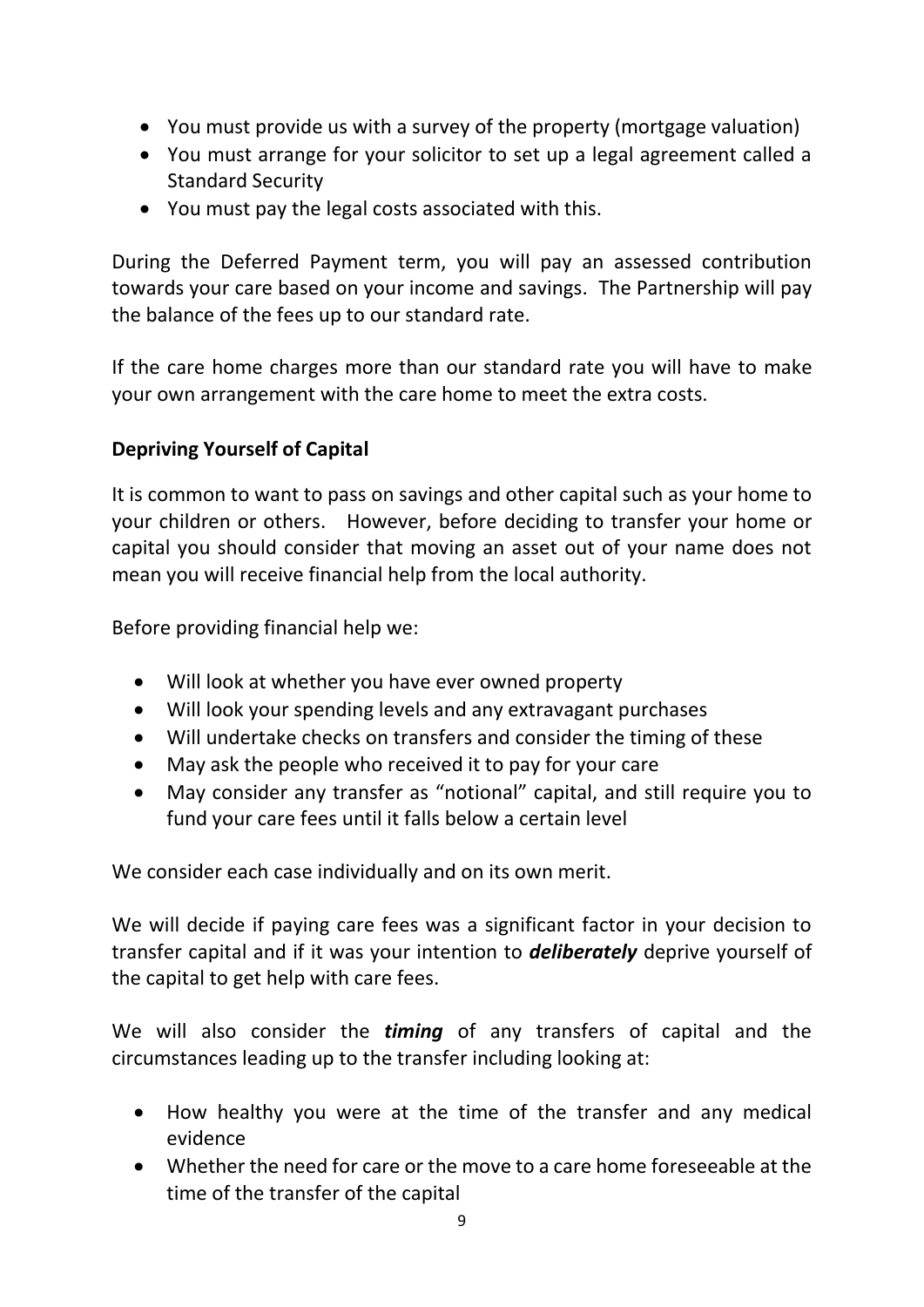What explanation you can give for the transfer of the capital other than to intentionally deprive yourself of available capital to pay for care.

#### **If you disagree with us**

You can challenge our decision not to fund care home fees due to deliberate deprivation of capital. We will make every effort to communicate with you and we will meet with you to explain our decisions.

You have the right to ask for meetings with us at any stage in this process and we will make every attempt to resolve your complaint. You also have the right to ask for a meeting with a more senior manager.

If your complaint remains unresolved, you can make a formal complaint to our complaints department.

#### <span id="page-10-0"></span>**Department for Work and Pensions Information**

When you move into a care home, you or your financial representative must advise the Department of Work and Pensions (DWP) of the date of admission.

The DWP will assess whether you are still entitled to the benefits that you are currently receiving, and whether you are entitled to receive any additional benefits.

The local authority assesses your financial contribution to your care home costs based on you receiving the appropriate benefits; therefore you should ensure that you claim the benefits you are entitled to. The Local Authority is unable to do this on your behalf.

If you have a spouse or partner remaining at home, they should also contact the DWP to discuss eligibility of benefits in their own right.

<span id="page-10-1"></span>The DWP can be contacted on **0345 606 0265**.

#### **Additional care home charges**

The fees paid to the care home should cover all of your care needs but you should discuss with the care home whether you will have to pay any other charges such as outings, hairdressing and activities.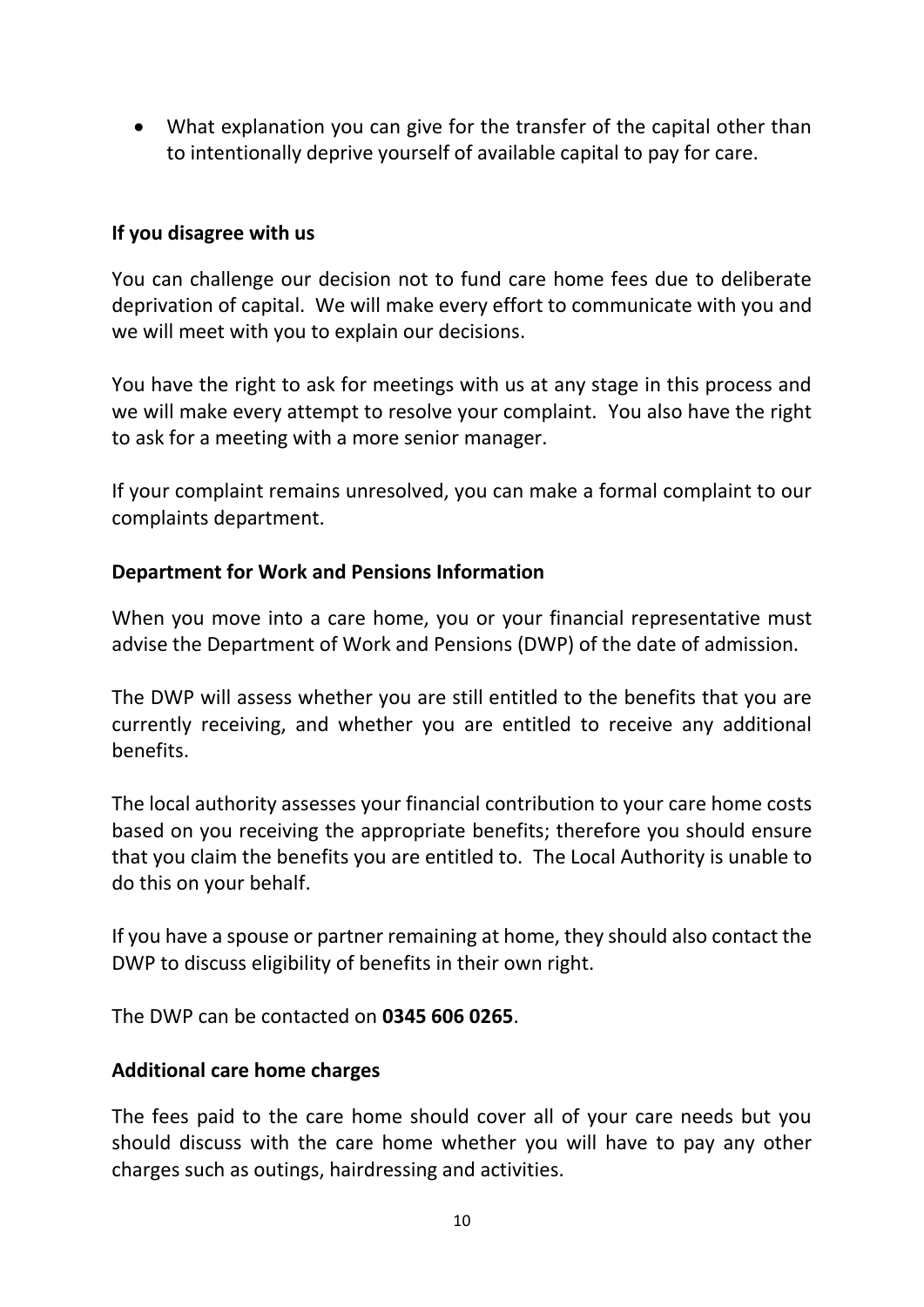The personal expenses allowance is set by the Scottish Government and cannot be increased to cover additional expenditure for example to buy cigarettes or alcohol. Any additional charges should be detailed in your Residents Agreement.

#### <span id="page-11-0"></span>**Paying your bills**

The Local Authority will pay our portion of your care home fees to the care home every 4 weeks. The care home will invoice you for your assessed contribution and you should pay this directly to the home.

#### <span id="page-11-1"></span>**Any periods you are not living in the home**

You will continue to be charged for any periods you are not living in the care home. This includes any stays in a hospital.

Your Free Personal and/or Nursing Care contributions will stop after 14 days and you will be expected to pay the full costs. Payments will start again when you return to the care home.

#### <span id="page-11-2"></span>**Acting on someone's behalf**

Some people who enter care homes may not have the capacity to make decisions for themselves. There are various legal measures that you, or others, can put in place to support you to make important decisions and to manage your finances.

#### <span id="page-11-3"></span>**Welfare Power of Attorney**

You can grant Welfare Power of Attorney to someone you trust to make decisions for you regarding your welfare. It can grant the person you nominate the power to decide where you live, and what type of support you receive.

This must be put in place while you still have the capacity to do this, and is an important planning tool to consider.

The document is normally drafted by a lawyer and must be registered with the Office of the Public Guardian.

Although Welfare Power of Attorney may be put in place some time before it is needed, your nominated person will only be able to act on your behalf once you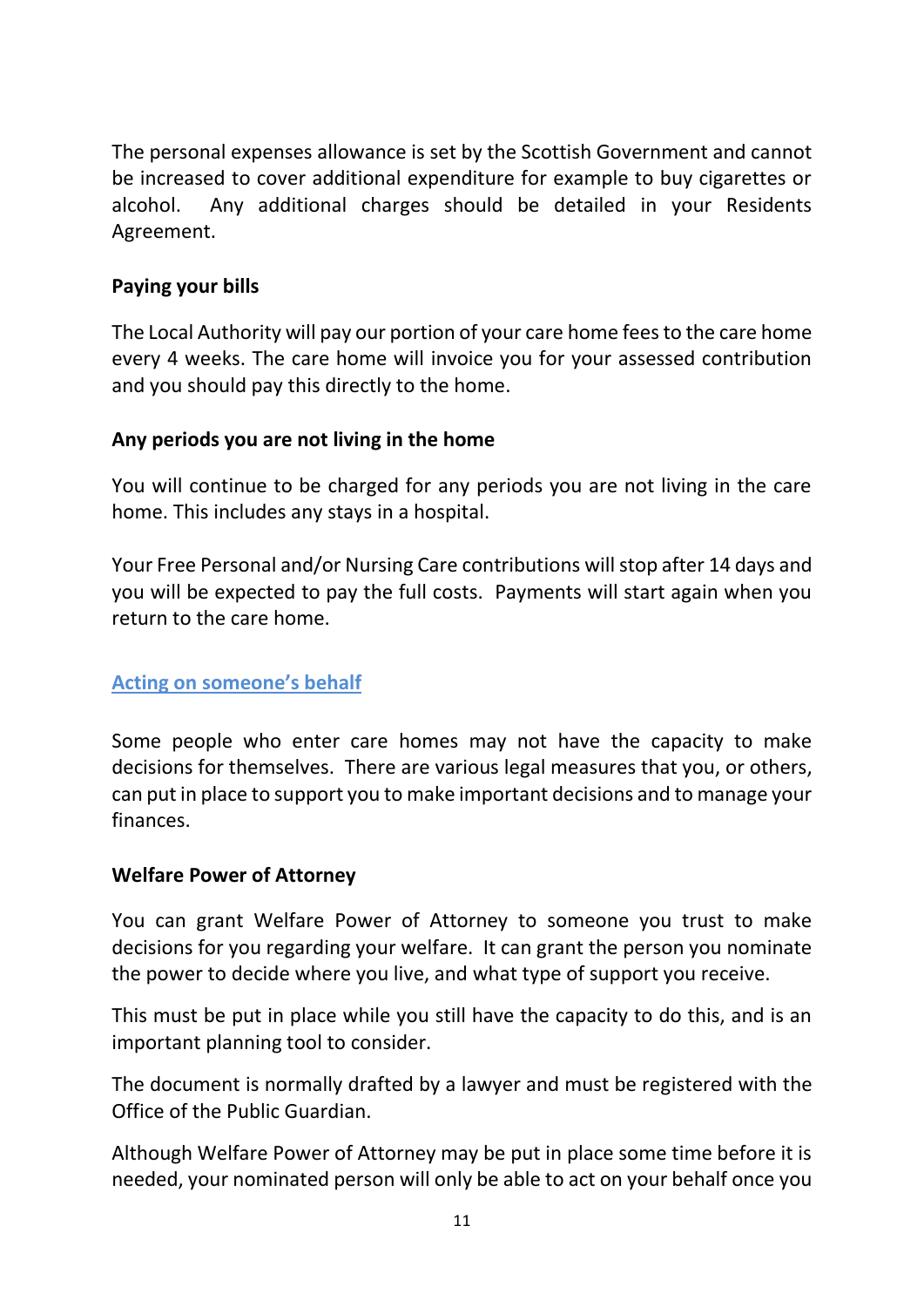are no longer able to make decisions for yourself. It will detail what powers you wish the nominated person to have and how your incapacity will be established.

#### <span id="page-12-0"></span>**Welfare Guardianship**

If a person has lost the capacity to make decisions for themselves and has no Welfare Power of Attorney in place, family or trusted individuals can instead apply for Welfare Guardianship. This, again, gives authority for other people to make decisions on your behalf.

Private applications must be made through the Sheriff Court. Any application must be accompanied by reports from doctors and a Mental Health Officer.

Legal Aid is available for welfare guardianship applications, whatever your financial circumstances.

#### <span id="page-12-1"></span>**Financial Power of Attorney**

Financial Power of Attorney can be put in place to allow a trusted individual to manage your finances on your behalf. This can only be done if you still have the ability to make decisions for yourself.

The document is normally drafted by a solicitor and registered with the Office of the Public Guardian. You can outline the range of powers available to the nominated person and decide when they can begin to act on your behalf.

#### <span id="page-12-2"></span>**Financial Guardianship**

If a person is no longer able to make decisions for themselves, financial guardianship can be applied for. Applications must be made to the Sheriff Court and require medical certificates confirming the Adult lacks capacity.

If there is no one available to act on your behalf, the Local Authority will nominate someone else, usually a solicitor, to do this.

The Office of the Public Guardian, who oversee financial guardianships, require the person managing the finances to:

- submit an inventory of the Adults affairs
- draft a management plan
- keep extensive financial records
- submit accounts on an annual basis
- seek approval for large transactions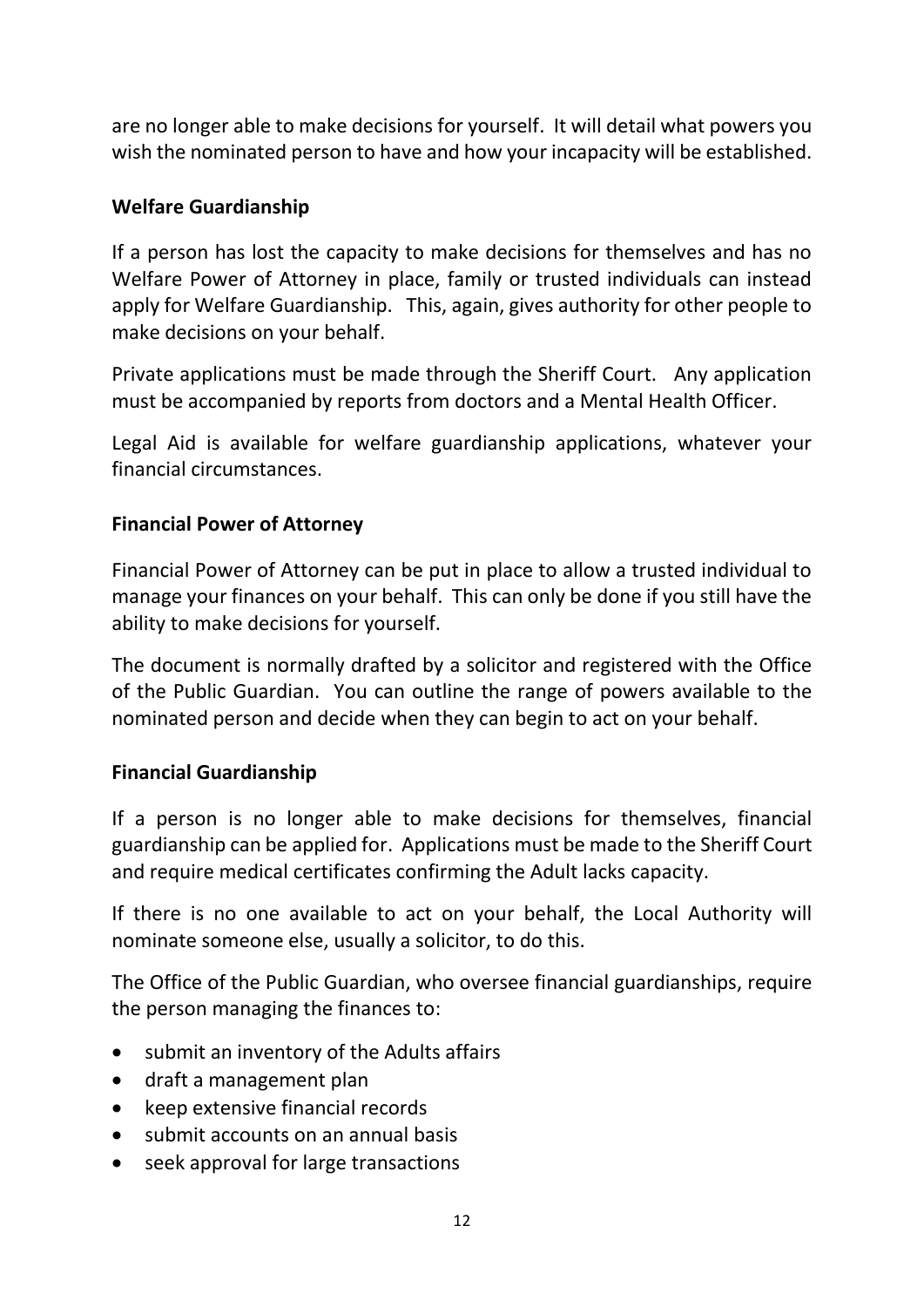Guardians can claim remuneration from the Adults' estate.

#### <span id="page-13-0"></span>**Other options**

- Appointeeship can be applied for from the DWP In cases where a resident is only in receipt of state pension or benefits. Benefits or state pension can then be paid to a nominated individual (a benefits appointee), or an organisation (a corporate appointee).
- Access to Funds can be used to access funds for daily living expenses is needed. A designated bank account will be opened on behalf of the resident. It is not suitable, however, in cases were the resident's financial circumstances are complex.
- Intervention Orders can be used for "one off" transactions such as selling a house or dealing with inheritance. Applications are made to the Sheriff Court by the individual/local authority. It is not suitable to ongoing management of finances.
- Management of residents funds: Care homes and hospitals are able to manage up to £10,000 of a resident's funds. Care homes are monitored by the Care Inspectorate and hospitals by the NHS health board.

#### <span id="page-13-1"></span>**Planning for the future**

Once you have been admitted to a care home you may want to consider what you wish to happen, and who should be informed, in the event of your death. You may also consider what measures you wish to take in the event of your health deteriorating.

Staff at a care home will work with you to ensure that this information is included in your care plan.

#### Some residents choose to put in place a **Do Not Attempt Cardiopulmonory Resuscitation order (DNACPR).**

When you arrive at the care home, you should make sure to discuss your preferences with the care home manager, and provide them with any relevant documents, including copies of any Power of Attorney (Welfare or Financial) documents.

#### <span id="page-13-2"></span>**Frequently Asked Questions:**

#### **How much will I need to pay towards the care home fees?**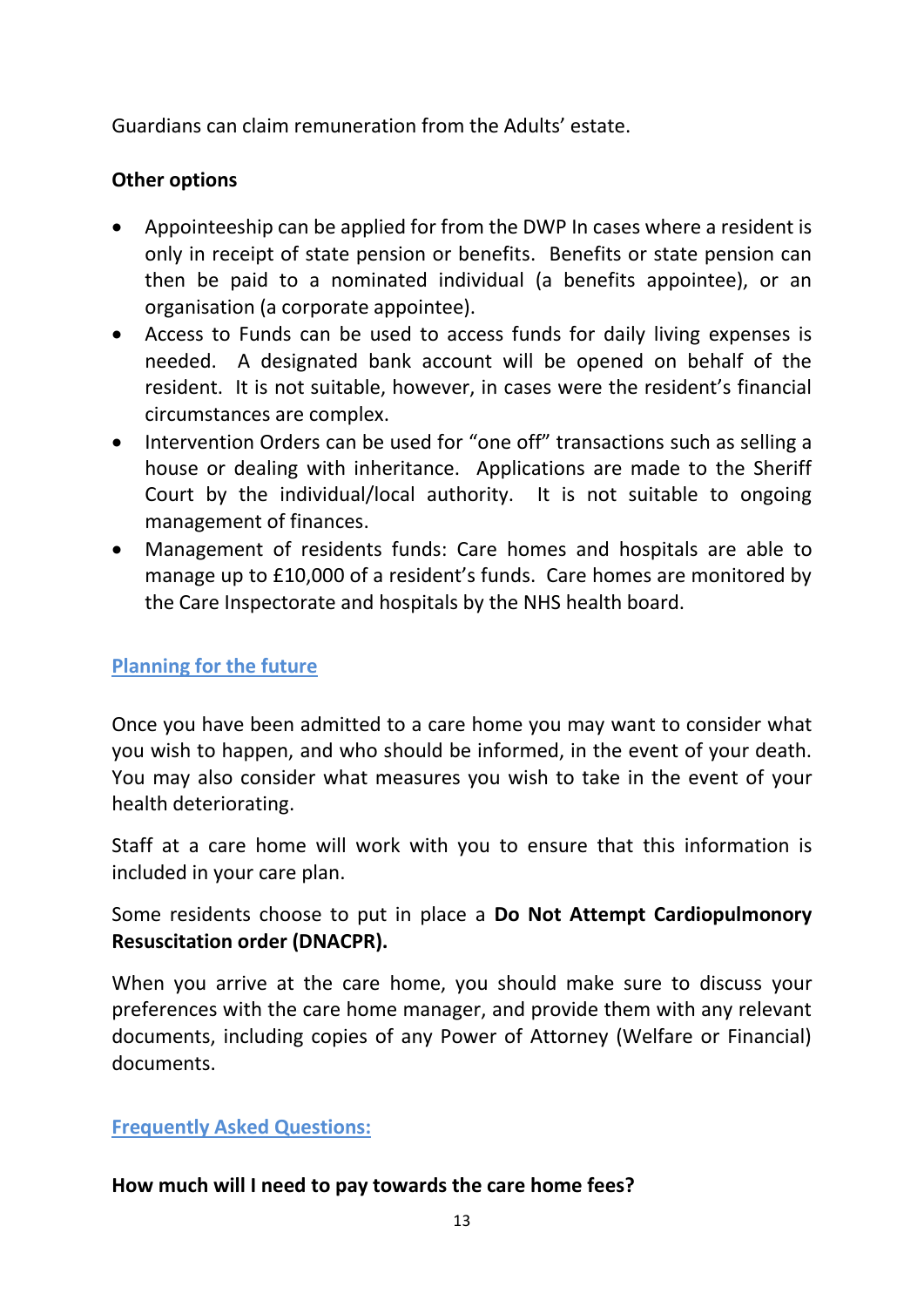There is a minimum charge for living in a care home which all residents need to pay. This is currently £139.50 per week. This amount is based on income from state pensions and is set by the Scottish Government annually. People who have more income or capital will be asked to pay more than this. Different care homes have different fees, so the maximum amount you will need to pay will depend on which care home you go to.

#### **How is the amount I need to pay worked out?**

You will be asked to fill in a financial assessment form. ELC will then work out how much you need to pay based on your income and and capital, e.g. savings, investments or property. ELC will write to you to let you know what you will need to pay.

#### **When will I find out how much I need to pay?**

The financial assessment process usually takes a few weeks and it may be that you have already moved into a care home before you are notified of the final calculation. In the meantime you will be asked to pay the minimum contribution of £139.50 per week. Once the final amount is calculated this will then be backdated to when you moved in.

#### **Will ELC pay anything towards my care home fees?**

If a social worker has assessed you as needing to go to a care home, ELC will pay at least the nationally set amounts for free personal and / or free nursing care. If you do not have savings over the threshold of £28,000, ELC will pay most of the rest of your care home fees, minus your own contribution which will be at least £139.50 per week. If you choose to go into a care home without an assessment from social work, you will need to pay the full amount of the fees.

#### **What will happen to my pension when I move into a care home?**

Your pension will continue to be paid to you going forward, and will not go straight to the care home or the council. It will be up to you to arrange to pay your care home fees to the care home (private care homes) or to ELC (council care homes).

#### **What will happen to my house?**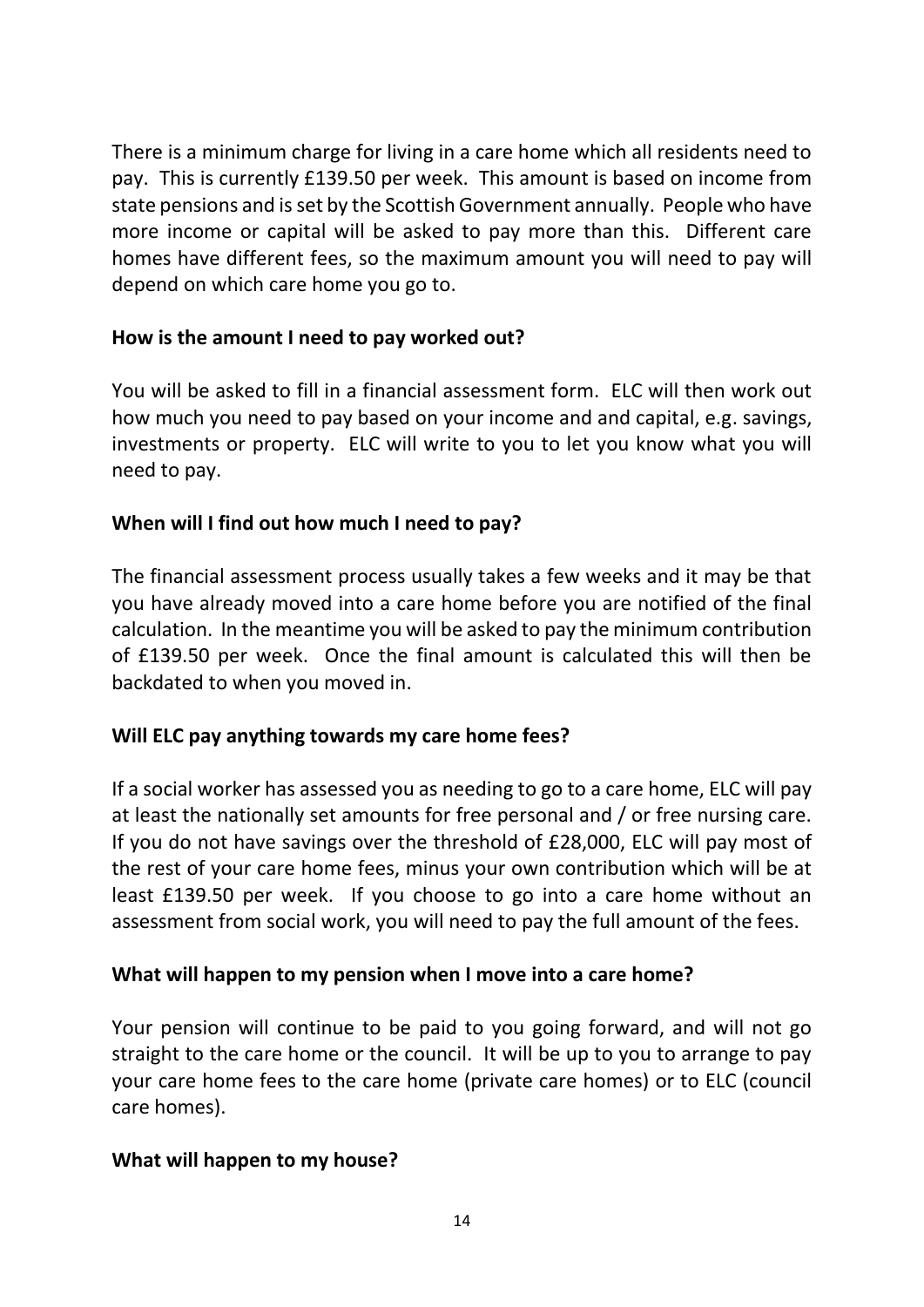If your spouse lives in your joint home, the value of your home will not be taken into account, meaning your spouse can continue to live there. There are different rules for non married partners and other people who live in your house which will need to be looked at on an individual basis.

#### **Will my family have to pay the care home fees?**

Your family's finances are not taken into account when working out how much you need to pay towards your care home fees.

#### **Will I have any money left once I have paid the care home fees?**

When ELC calculates the amount you need to pay towards your fees, they will leave you with an amount each week for your own expenses. The minimum amount you will be left with is set nationally by the Scottish Government each year, and in 2019/20 this is £27.75 per week. This is called the Personal Expenses Allowance.

## **What happens to Attendance Allowance / Carer's Allowance / Disability payments?**

Attendance Allowance and Carer's Allowance will stop 4 weeks after moving into a care home, or 4 weeks into a hospital admission. Disability Living Allowance/Personal Independence Payments (care component) will also stop after 4 weeks, but the Mobility component should continue to be paid going forward, as this part is not affected by living in a care home. It is your responsibility to notify the DWP about your change in circumstances.

#### **What happens if I don't keep up with the Care Home fees?**

Care Homes run by private companies will refer to ELC should Care Home fees not be paid and arrears start to accumulate. It may be that Adult Support and Protection Procedures are required as non payment could put your placement at risk.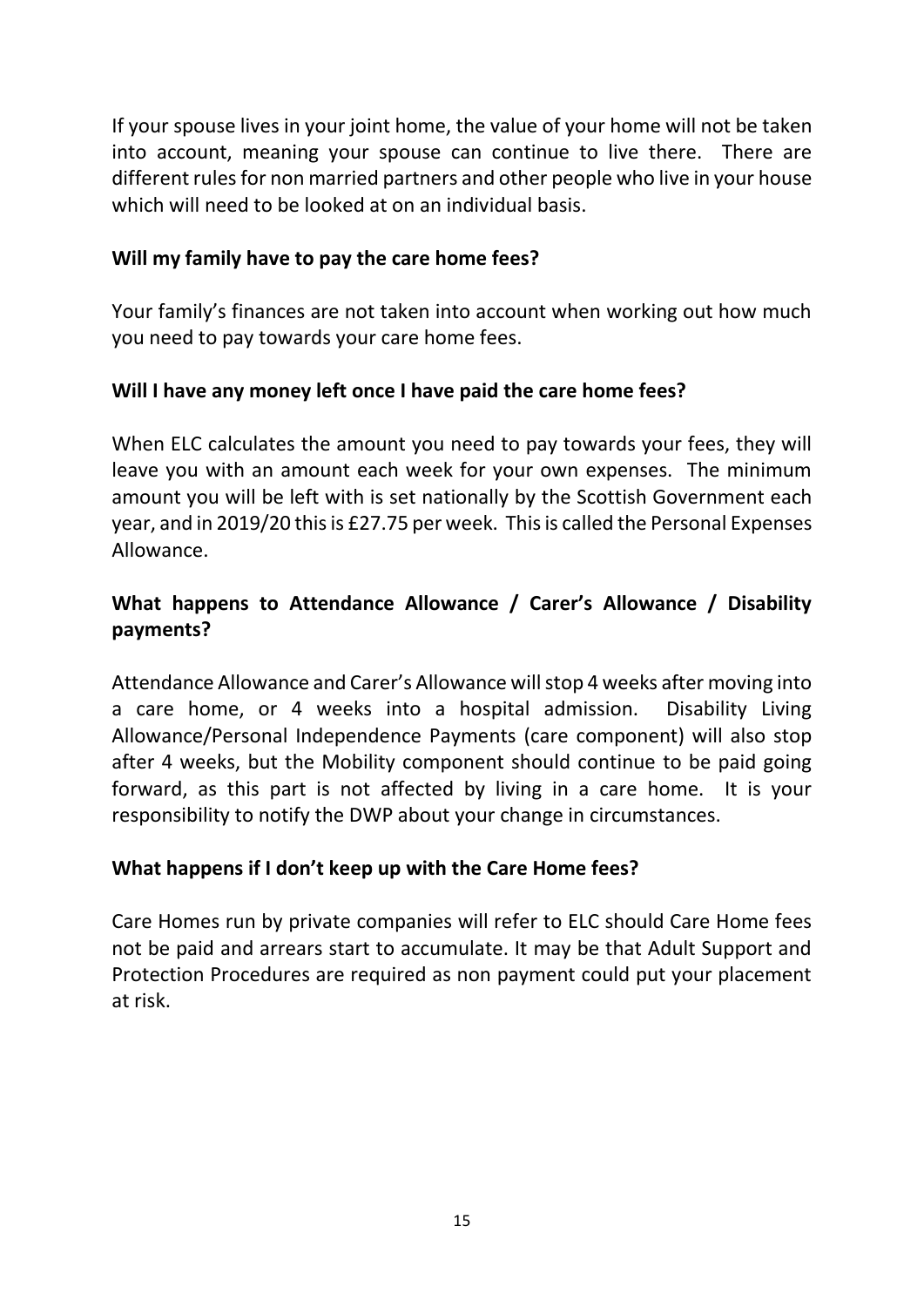#### <span id="page-16-0"></span>**Care homes in East Lothian**

East Lothian has 17 care homes, 11 of these are nursing homes and 6 are residential homes.

East Lothian Health and Social Care Partnership owns three residential care homes – Eskgreen in Musselburgh, Crookston in Tranent, and The Abbey in North Berwick; and one nursing home – Belhaven in Dunbar.

Further information on these homes and their admission policy can be found in our leaflet "*East Lothian Health & Social Care Partnership: Our Own Homes"*. All of the other homes in the county are run by private organisations.

#### **Nursing Homes**

| Adamwood                       | 43 Ravensheugh Road, Musselburgh Self-Funding<br>Tel: 0131 665 8032 |                                             |
|--------------------------------|---------------------------------------------------------------------|---------------------------------------------|
| <b>Astley House</b>            | 14-16 Dirleton Avenue, North<br><b>Berwick</b><br>Tel: 01620 892037 | Standard Rate & Self-Funding                |
| <b>Belhaven</b>                | Beveridge Row, Dunbar<br>Tel: 01368 862246                          | Standard Rate & Self-Funding<br>(ELC Owned) |
| <b>Drummohr</b>                | 47a Drummohr Gardens, Wallyford<br>Tel: 0131 653 3737               | Standard Rate & Self-Funding                |
| <b>Fidra</b>                   | 67a Dirleton Avenue, North Berwick<br>Tel: 01620 897600             | Standard Rate & Self-Funding                |
| <b>Hilton Lodge</b>            | 60 Court Street, Haddington<br>Tel: 01620 822291                    | Self-Funding                                |
| <b>Haddington Care</b><br>Home | Mill Wynd, Haddington<br>Tel: 01620 674880                          | Standard Rate & Self-Funding                |
| <b>Lammermuir House</b>        | East Links Road, Dunbar<br>Tel: 01368 862999                        | Standard Rate & Self-Funding                |
| <b>Muirfield</b>               | Main Street, Gullane EH31 2AA<br>Tel: 01620 842116                  | Standard Rate & Self-Funding                |
| <b>Tranent Care Home</b>       | 1 Coal Neuk Court, Tranent, EH33<br>1DR<br>Tel: 01875 616560        | Standard Rate & Self-Funding                |